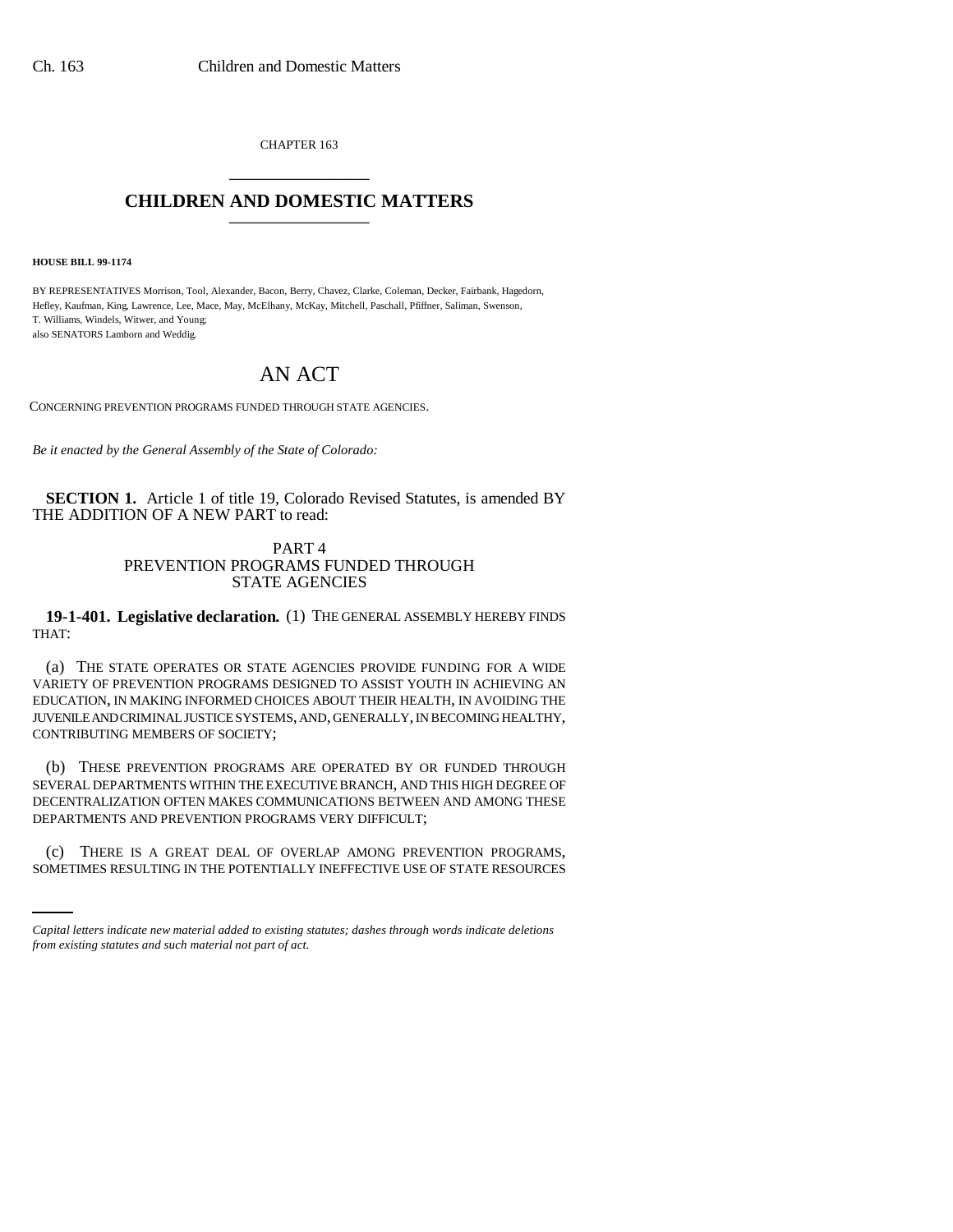AND, POTENTIALLY, IN THE INEFFICIENT PROVISION OF SERVICES TO YOUTH;

(d) THE DISPERSION OF PREVENTION PROGRAMS AMONG DEPARTMENTS MAKES IT DIFFICULT FOR BOTH STATE EMPLOYEES AND THE PUBLIC TO DETERMINE WHAT PREVENTION PROGRAMS ARE AVAILABLE AND WHAT SERVICES ARE PROVIDED THROUGH PREVENTION PROGRAMS THAT ARE OPERATED BY OR FUNDED THROUGH STATE AGENCIES;

(e) THE CONSTITUTIONAL LIMITATIONS PLACED ON PERSONS WHO SERVE IN PUBLIC OFFICE, INCLUDING MEMBERS OF THE GENERAL ASSEMBLY, MAKE IT INCREASINGLY IMPORTANT THAT INFORMATION CONCERNING THE EXISTENCE, FUNDING, AND OPERATION OF PREVENTION PROGRAMS FOR YOUTH BE READILY ACCESSIBLE.

(2) IT IS THEREFORE THE INTENT OF THE GENERAL ASSEMBLY IN ADOPTING THIS PART 4 TO ESTABLISH AND MAINTAIN IN A SINGLE LOCATION IN THE STATUTES A LISTING OF THE PREVENTION PROGRAMS OPERATED BY AND FUNDED THROUGH STATE AGENCIES TO ASSIST ELECTED OFFICIALS, STATE EMPLOYEES, AND THE PUBLIC IN UNDERSTANDING THE ARRAY OF AVAILABLE PREVENTION PROGRAMS AND POTENTIALLY TO REDUCE THE AMOUNT OF REPETITION AND OVERLAP AMONG PROGRAMS THAT ARE OPERATED BY OR FUNDED THROUGH STATE AGENCIES.

**19-1-402. Prevention programs - listings by department.** (1) THE FOLLOWING PREVENTION PROGRAMS ARE OPERATED BY OR FUNDED THROUGH THE DEPARTMENT OF EDUCATION:

(a) SPECIAL EDUCATION SERVICES, PROVIDED PURSUANT TO ARTICLE 20 OF TITLE 22, C.R.S.;

(b) SUPPLEMENTAL INSTRUCTION SERVICES IN READING, MATHEMATICS, AND LANGUAGE ARTS AND ENCOURAGEMENT OF PARENT INVOLVEMENT AND STAFF DEVELOPMENT PURSUANT TO THE "ELEMENTARY AND SECONDARY EDUCATION ACT", 20 U.S.C. SEC. 6301 ET SEQ.;

(c) THE SCHOOL LUNCH PROGRAM TO SUPPLEMENT PROVISION OF SCHOOL LUNCHES PURSUANT TO THE "NATIONAL SCHOOL LUNCH ACT", 42 U.S.C. SEC. 1751 ET SEQ.;

(d) THE "COLORADO PRESCHOOL PROGRAM ACT", ARTICLE 28 OF TITLE 22,C.R.S.;

(e) SPECIAL EDUCATION SERVICES FOR PRESCHOOLERS, PROVIDED PURSUANT TO ARTICLE 20 OF TITLE 22, C.R.S., AND 20 U.S.C. SEC. 1419 ET SEQ.;

(f) "SAFE AND DRUG-FREE SCHOOLS AND COMMUNITIES", OPERATED PURSUANT TO 20 U.S.C. SEC. 7101 ET SEQ.;

(g) SPECIAL EDUCATION SERVICES FOR INFANTS AND TODDLERS, PROVIDED PURSUANT TO 20 U.S.C. SEC. 1431 ET SEO.;

(h) SERVICES PROVIDED PURSUANT TO TITLE VI OF THE "IMPROVING AMERICA'S SCHOOLS ACT", PUBLIC LAW 103-382;

(i) SERVICES PROVIDED PURSUANT TO THE "ENGLISH LANGUAGE PROFICIENCY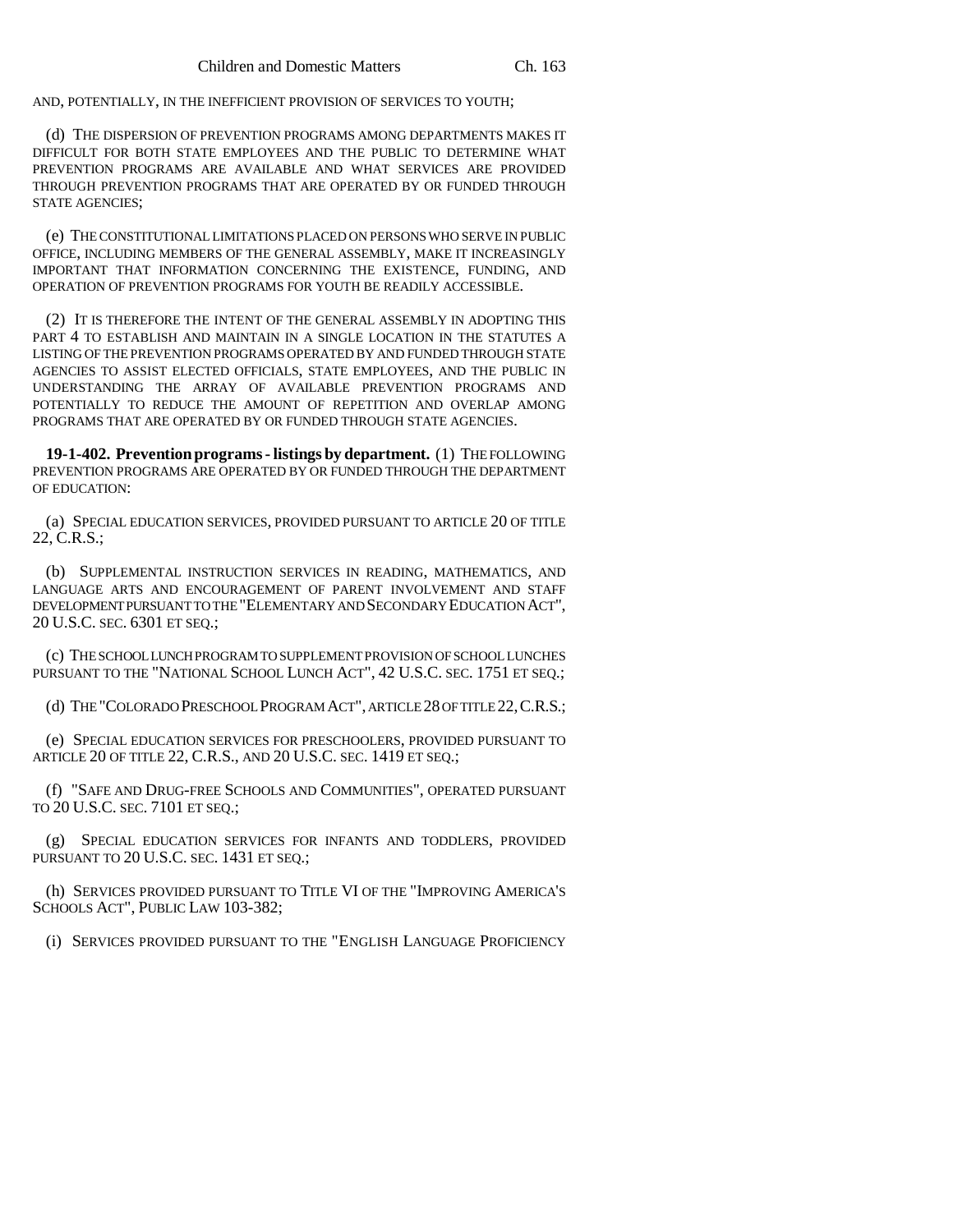ACT", ARTICLE 24 OF TITLE 22, C.R.S.;

(j) THE EVEN START FAMILY LITERACY PROGRAMS, PROVIDED PURSUANT TO 20 U.S.C. SEC. 6365 ET SEQ.;

(k) EDUCATIONAL SERVICES PROVIDED PURSUANT TO THE "COLORADO COMPREHENSIVE HEALTH EDUCATION ACT", ARTICLE 25 OF TITLE 22, C.R.S.;

(l) PROGRAMS PROVIDED THROUGH FUNDS RECEIVED BY THE DEPARTMENT OF EDUCATION FROM THE FEDERAL CHILD CARE AND DEVELOPMENT BLOCK GRANT PURSUANT TO 42 U.S.C. SEC. 9858 ET SEQ.;

(m) EDUCATION FOR HOMELESS CHILDREN AND YOUTH PROVIDED PURSUANT TO 42 U.S.C. SEC. 11431 ET SEQ.

(2) THE FOLLOWING PREVENTION PROGRAM IS OPERATED PURSUANT TO EXECUTIVE ORDER UNDER THE AUSPICES OF THE GOVERNOR'S OFFICE: THE GOVERNOR'S JOB TRAINING OFFICE, FUNDED EXCLUSIVELY BY FEDERAL FUNDS.

(3) THE FOLLOWING PREVENTION PROGRAMS ARE OPERATED BY OR FUNDED THROUGH THE DEPARTMENT OF HEALTH CARE POLICY AND FINANCING:

(a) MEDICAL SERVICES FOR CHILDREN IN FAMILIES THAT WOULD BE ELIGIBLE FOR PUBLIC ASSISTANCE THROUGH THE AID TO FAMILIES WITH DEPENDENT CHILDREN PROGRAM;

(b) MEDICAL SERVICES FOR CHILDREN IN FOSTER CARE;

(c) MEDICAL SERVICES PROVIDED THROUGH THE BABY AND KID CARE PROGRAM CREATED PURSUANT TO SECTION 26-4-508, C.R.S.;

(d) MEDICAL SERVICES PROVIDED TO PREGNANT WOMEN THROUGH THE BABY AND KID CARE PROGRAM CREATED PURSUANT TO SECTION 26-4-508, C.R.S.;

(e) DENTAL SCREENING SERVICES PROVIDED FOR CHILDREN;

(f) THE TREATMENT PROGRAM FOR HIGH-RISK PREGNANT WOMEN, PROVIDED PURSUANT TO SECTION 26-4-508.4, C.R.S.;

(g) PROVISION OF PRIVATE PSYCHIATRIC HOSPITAL CARE FOR PERSONS UNDER TWENTY-ONE YEARS OF AGE;

(h) PROVISION OF MEDICAL AND COMMUNITY-BASED SERVICES PURSUANT TO SECTION 26-4-509 OR 26-4-509.2,C.R.S., FOR CHILDREN UNDER TWENTY-ONE YEARS OF AGE WHO WOULD OTHERWISE BE INSTITUTIONALIZED DUE TO A DISABILITY;

(i) PROVISION OF VACCINES, PURSUANT TO SECTION 25-4-905, C.R.S.;

(j) PROVISION OF DRUG AND ALCOHOL COUNSELING SERVICES FOR PREGNANT WOMEN PURSUANT TO SECTION 26-4-508.2, C.R.S.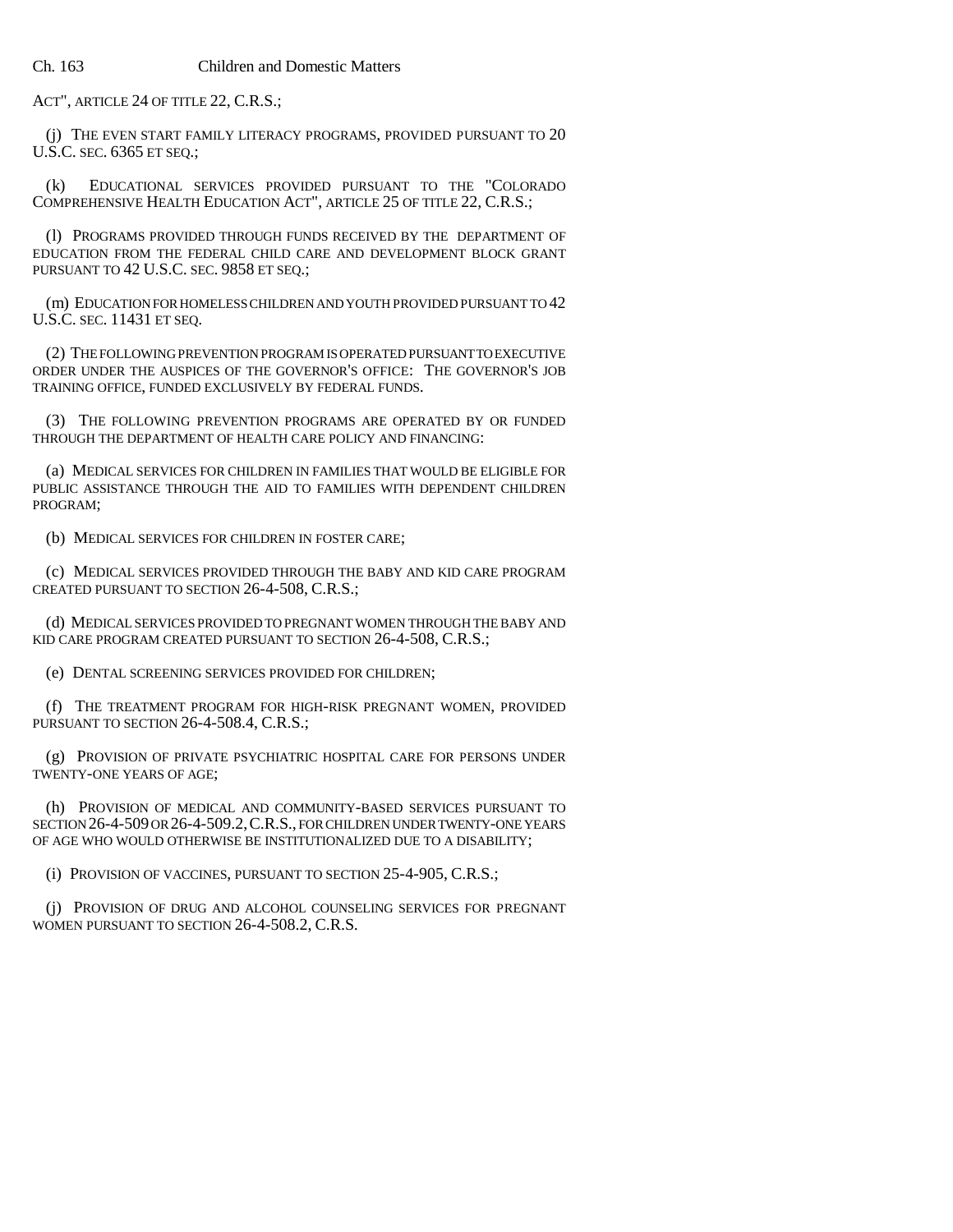(4) THE FOLLOWING PREVENTION PROGRAMS ARE OPERATED BY OR FUNDED THROUGH THE DEPARTMENT OF HIGHER EDUCATION:

(a) "4-H", AUTHORIZED AS A COOPERATIVE EXTENSION SERVICE PROGRAM IN SECTION 23-34-105, C.R.S.;

(b) THE COLORADO CHILD HEALTH PROGRAM;

(c) PREVENTION PROGRAMS FUNDED BY THE COLORADO CHILDREN'S TRUST FUND PROGRAM PURSUANT TO ARTICLE 3.5 OF THIS TITLE;

(d) "DARE TO BE YOU", AUTHORIZED AS A COOPERATIVE EXTENSION SERVICE PROGRAM IN SECTION 23-34-105, C.R.S.;

(e) "STAND", AUTHORIZED AS A COOPERATIVE SERVICE PROGRAM IN SECTION 23-34-105, C.R.S.;

(f) "KIDS ON THE BLOCK", AUTHORIZED AS A COOPERATIVE SERVICE PROGRAM IN SECTION 23-34-105, C.R.S.

(5) THE FOLLOWING PREVENTION PROGRAMS ARE OPERATED BY OR FUNDED THROUGH THE DEPARTMENT OF HUMAN SERVICES:

(a) THE COLORADO CHILD CARE ASSISTANCE PROGRAM CREATED IN PART 8 OF ARTICLE 2 OF TITLE 26, C.R.S.;

(b) PROVISION OF COMMUNITY MENTAL HEALTH SERVICES PURSUANT TO PART 2 OF ARTICLE 1 OF TITLE 27, C.R.S.;

(c) COMMUNITY-BASED SERVICES FOR PREADJUDICATED AND ADJUDICATED YOUTH, FUNDED PURSUANT TO SECTION 19-2-310;

(d) THE FAMILY SUPPORT SERVICES PROGRAM CREATED IN PART 4 OF ARTICLE 10.5 OF TITLE 27, C.R.S.;

(e) ALCOHOL AND DRUG ABUSE PREVENTION PROGRAMS PROVIDED PURSUANT TO PART 3 OF ARTICLE 1 OF TITLE 25, C.R.S.:

(f) ALCOHOL AND DRUG ABUSE TREATMENT PROGRAMS PROVIDED PURSUANT TO PART 3 OF ARTICLE 1 OF TITLE 25, C.R.S.;

(g) EARLY INTERVENTION SERVICES FOR INFANTS AND TODDLERS AND THEIR FAMILIES PROVIDED PURSUANT TO SECTION 27-10.5-104, C.R.S.;

(h) THE FAMILY PRESERVATION PROGRAM CREATED IN ARTICLE 5.5 OF TITLE 26, C.R.S.;

(i) FAMILY DEVELOPMENT CENTERS CREATED PURSUANT TO ARTICLE 18 OF TITLE 26, C.R.S.;

(j) CHILDREN'S EXTENSIVE SUPPORT SERVICES PROVIDED THROUGH THE MEDICAID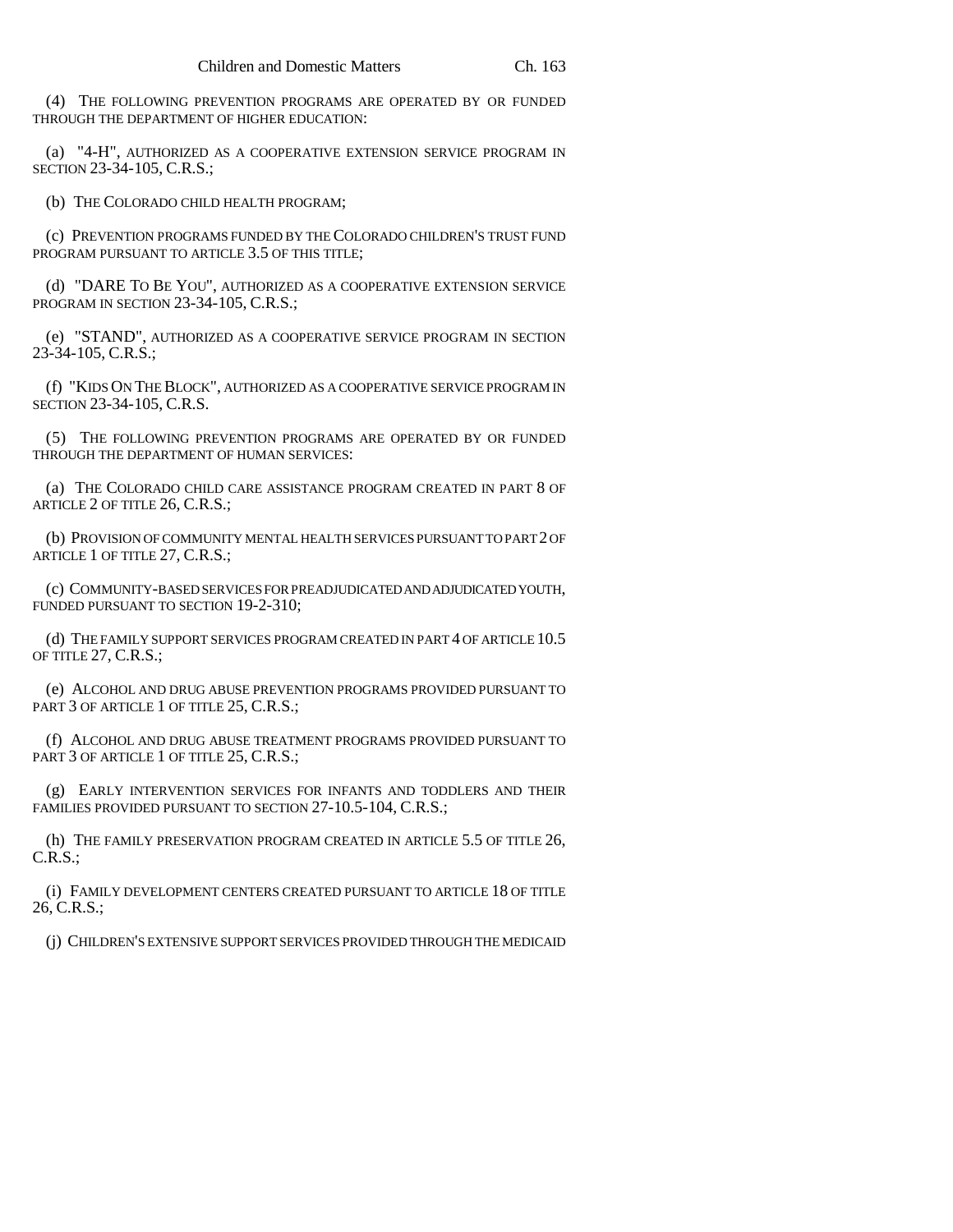## Ch. 163 Children and Domestic Matters

STATE PLAN UNDER A WAIVER GRANTED BY THE FEDERAL GOVERNMENT;

(k) CHILDREN'S MEDICAL SERVICES PROVIDED THROUGH THE MEDICAID STATE PLAN UNDER A WAIVER GRANTED BY THE FEDERAL GOVERNMENT.

(6) THE FOLLOWING PREVENTION PROGRAMS ARE OPERATED BY OR FUNDED THROUGH THE JUDICIAL DEPARTMENT:

(a) JUVENILE PROBATION SERVICES PROVIDED PURSUANT TO SECTIONS 19-2-925 AND 19-2-926;

(b) THE JUVENILE INTENSIVE SUPERVISION PROGRAM CREATED IN SECTIONS 19-2-306 AND 19-2-307;

(c) THE REGIMENTED JUVENILE TRAINING PROGRAM CREATED IN SECTION 19-2-309.

(7) THE FOLLOWING PREVENTION PROGRAMS ARE OPERATED BY OR FUNDED THROUGH THE DEPARTMENT OF LOCAL AFFAIRS:

(a) COMMUNITY-BASED YOUTH CRIME PREVENTION AND INTERVENTION PROGRAMS THAT RECEIVE GRANTS PURSUANT TO PART 28 OF ARTICLE 32 OF TITLE 24, C.R.S.;

(b) COMMUNITY SERVICES PROGRAMS OPERATED PURSUANT TO 42 U.S.C. SEC. 9801 ET SEQ.;

(c) "SAFE AND DRUG-FREE SCHOOLS AND COMMUNITIES" PROGRAMS OPERATED PURSUANT TO 20 U.S.C. SEC. 7101 ET SEQ.

(8) THE FOLLOWING PREVENTION PROGRAMS ARE OPERATED BY OR FUNDED THROUGH THE DEPARTMENT OF MILITARY AFFAIRS:

(a) THE COLORADO YOUTH CONSERVATION CORPS ESTABLISHED IN THE DEPARTMENT OF MILITARY AFFAIRS BY THE GOVERNOR'S JOB TRAINING OFFICE;

(b) THE DRUG DEMAND REDUCTION PROGRAM, FUNDED AS A LOCAL DRUG AND VIOLENCE PREVENTION PROGRAM PURSUANT TO 20 U.S.C. SEC. 7116.

(9) THE FOLLOWING PREVENTION PROGRAMS ARE OPERATED BY OR FUNDED THROUGH THE DEPARTMENT OF PUBLIC HEALTH AND ENVIRONMENT:

(a) THE SPECIAL SUPPLEMENTAL NUTRITION PROGRAM FOR WOMEN, INFANTS, AND CHILDREN PURSUANT TO 42 U.S.C. SEC. 1786;

(b) THE CHILD AND ADULT CARE FOOD PROGRAM PURSUANT TO 42 U.S.C. SEC. 1766;

(c) THE HEALTH CARE PROGRAM FOR CHILDREN WITH SPECIAL NEEDS;

(d) THE SEXUALLY TRANSMITTED DISEASE AND HIV PREVENTION PROGRAM, OPERATED PURSUANT TO PARTS 4 AND 14 OF ARTICLE 4 OF TITLE 25, C.R.S.;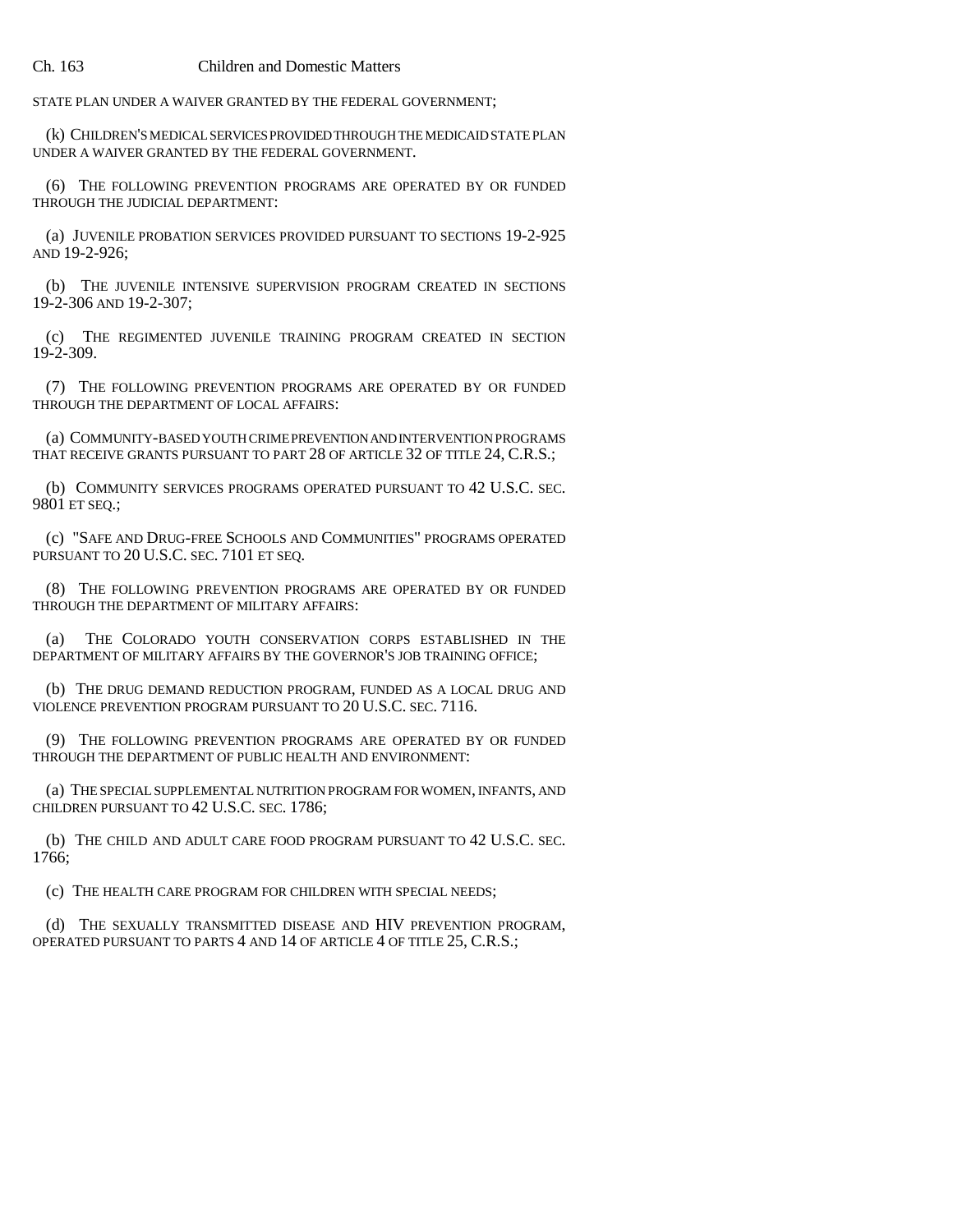(e) EARLY AND PERIODIC SCREENING, DIAGNOSIS, AND TREATMENT PROGRAMS FOR MEDICAID CLIENTS;

(f) THE COLORADO MIGRANT HEALTH PROGRAM FUNDED PURSUANT TO 42 U.S.C. SEC. 254b;

(g) PROGRAMS TO PROVIDE VACCINES FOR CHILDREN FUNDED PURSUANT TO 42 U.S.C. SEC. 300aa-1;

(h) THE "AMERICAN STOP SMOKING INTERVENTION STUDY";

(i) THE WELL CHILD, CHILDREN, AND YOUTH PROGRAM;

(j) THE CHLAMYDIA CONTROL PROGRAM, OPERATED PURSUANT TO PART 4 OF ARTICLE 4 OF TITLE 25, C.R.S.;

(k) THE SCHOOL IMMUNIZATION PROGRAM OPERATED PURSUANT TO PART 9 OF ARTICLE 4 OF TITLE 25, C.R.S.;

(l) THE INFANT IMMUNIZATION PROGRAM.

(10) THE FOLLOWING PREVENTION PROGRAMS ARE OPERATED BY OR FUNDED THROUGH THE DEPARTMENT OF PUBLIC SAFETY:

(a) THE JUVENILE DIVERSION PROGRAM AUTHORIZED PURSUANT TO SECTION 19-2-303;

(b) JUVENILE JUSTICE PROGRAMS FUNDED THROUGH DISBURSEMENTS RECEIVED PURSUANT TO THE "JUVENILE JUSTICE AND DELINQUENCY PREVENTION ACT", PUBLIC LAW 102-586;

(c) THE "BUILD A GENERATION" PROGRAM;

(d) THE WRAP AROUND PROGRAM INITIATIVE.

(11) THE FOLLOWING PREVENTION PROGRAMS ARE OPERATED BY OR FUNDED THROUGH THE DEPARTMENT OF TRANSPORTATION:

(a) LAW ENFORCEMENT ASSISTANCE FUND PREVENTION PROGRAMS;

(b) SAFETY AWARENESS PROGRAMS OPERATED BY THE COLORADO STATE PATROL;

(c) DRUG AND ALCOHOL-FREE ACTIVITIES PROVIDED IN COOPERATION WITH ADAMS COUNTY SCHOOL DISTRICT NO. 12;

(d) EDUCATION AND PREVENTION PROGRAMS FOCUSING ON PREVENTION OF DRINKING AND DRIVING AND INCREASING SEAT BELT USE OPERATED IN CONJUNCTION WITH COLORADO STATE UNIVERSITY;

(e) THE "DODGE NEON DRUNK DRIVING SIMULATOR";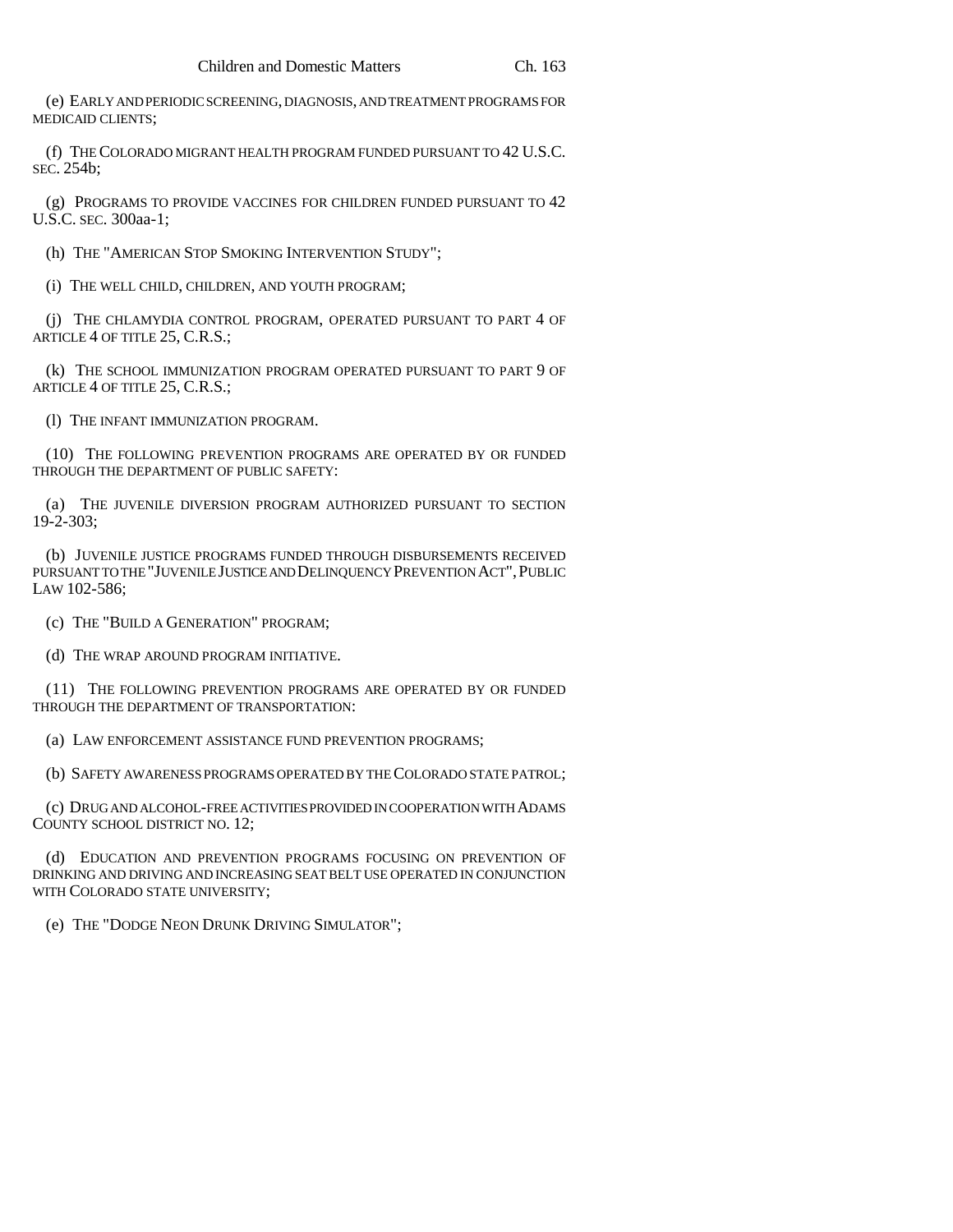(f) EDUCATION AND PREVENTION PROGRAMS PROVIDED IN CONJUNCTION WITH THE DENVER MUSEUM OF NATURAL HISTORY;

(g) THE LOW-COST CAR SEAT LOANER PROGRAM AND SAFETY PROTECTION FOR CAR OCCUPANTS;

(h) EDUCATION PROGRAMS CONCERNING HELMET SAFETY PROVIDED THROUGH THE DENVER MUSEUM OF NATURAL HISTORY HALL OF LIFE;

(i) INSTRUCTION ON THE SAFE OPERATION OF A BICYCLE PROVIDED BY THE CITY OF BOULDER;

(j) THE SOUTHERN UTE COMMUNITY ACTION PROGRAM;

(k) THE SCHOOL ZONE SAFETY PROGRAM;

(l) THE COLORADO "SAFEKIDS" COALITION.

**19-1-403. Triennial update of prevention program list.** (1) ON OR BEFORE JANUARY 15,2002, AND ON OR BEFORE JANUARY 15 EVERY THIRD YEAR THEREAFTER, THE LEGISLATIVE COUNCIL STAFF SHALL SUBMIT TO THE JUDICIARY COMMITTEES OF THE SENATE AND THE HOUSE OF REPRESENTATIVES A REPORT ON THE PROGRAMS LISTED IN SECTION 19-1-402, SPECIFYING THE FOLLOWING:

(a) THE PREVENTION PROGRAMS LISTED IN SECTION 19-1-402 THAT CONTINUE TO BE OPERATED BY OR FUNDED THROUGH A STATE AGENCY AND THE OPERATING OR FUNDING STATE AGENCY FOR EACH PROGRAM;

(b) ANY PREVENTION PROGRAMS LISTED IN SECTION 19-1-402 THAT ARE NO LONGER OPERATED BY OR FUNDED THROUGH A STATE AGENCY;

(c) ANY PREVENTION PROGRAMS OPERATED BY OR FUNDED THROUGH A STATE AGENCY THAT ARE NOT LISTED IN SECTION 19-1-402; AND

(d) ANY RECOMMENDATIONS FOR LEGISLATION NECESSARY TO CONFORM THE PROVISIONS OF SECTION 19-1-402 TO THE FINDINGS IN THE REPORT.

(2) IN PREPARING THE REPORT PURSUANT TO SUBSECTION (1) OF THIS SECTION, THE LEGISLATIVE COUNCIL STAFF SHALL CONTACT EACH STATE AGENCY AND REQUEST A LIST OF THE PREVENTION PROGRAMS OPERATED BY OR FUNDED THROUGH THE AGENCY, THE SOURCE OF THE FUNDING FOR EACH PREVENTION PROGRAM, AND THE FEDERAL OR STATE STATUTORY AUTHORITY FOR EACH PREVENTION PROGRAM.

**SECTION 2. No appropriation.** The general assembly has determined that this act can be implemented within existing appropriations, and therefore no separate appropriation of state moneys is necessary to carry out the provisions of this act.